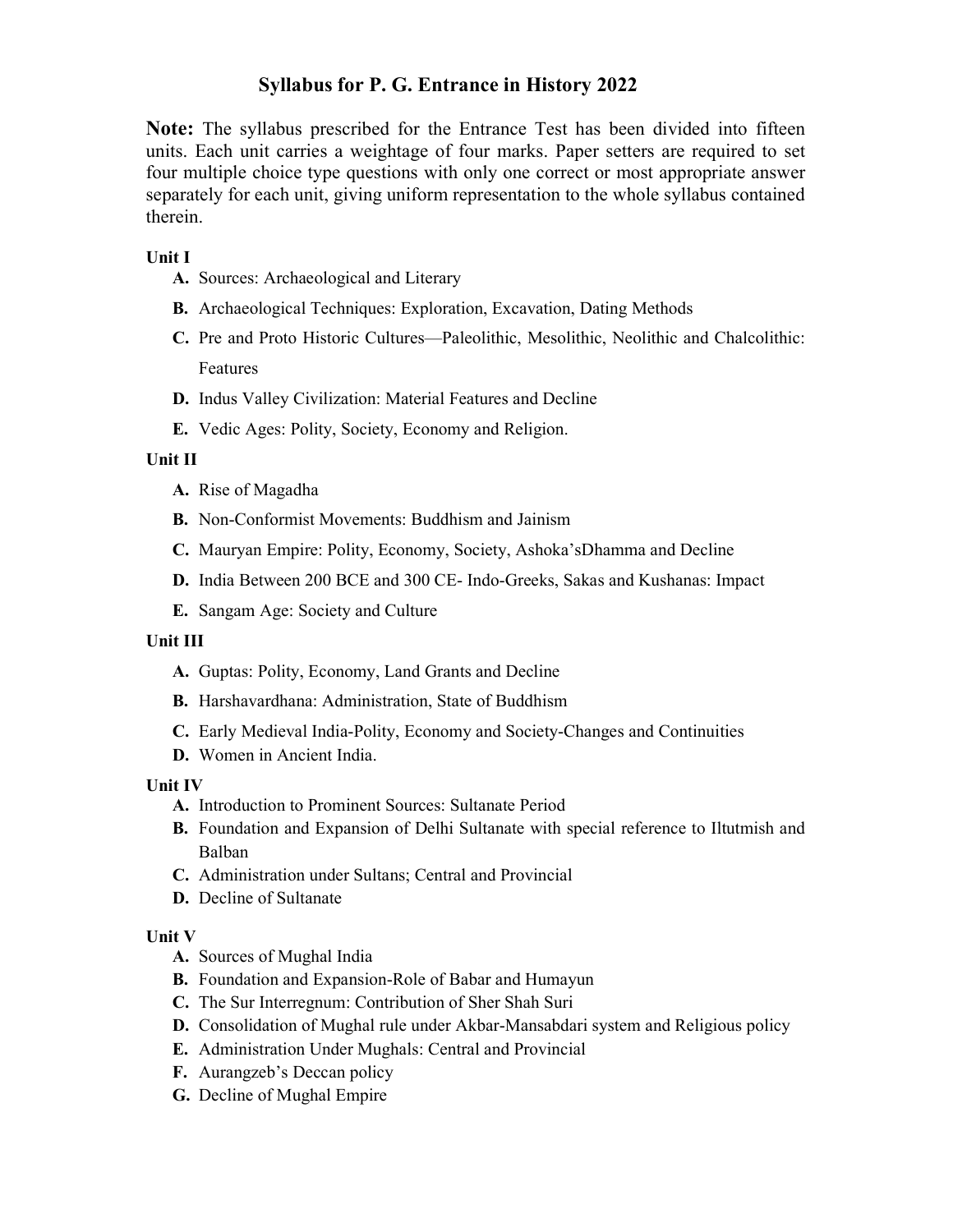### Unit VI

- A. Economic consequences of Turkish conquest, Changes in agrarian system
- B. Agrarian structure under Mughals
- C. Position of Women under Mughals
- D. Bakhti Movement; Main teachings
- E. Sufi movement in India; Major orders
- F. Architecture during Medieval India

# Unit VII

- A. European penetration in India: Struggle for Hegemony
- B. Foundation of British rule in India: Battle of Plassey and Battle of Buxar
- C. Expansion of British rule: Tools (Subsidiary Alliance and Doctrine of Lapse)
- D. Revolt of 1857: Causes, Failure and Consequences
- E. Foundation of Indian National Congress
- F. Foundation and role of Muslim League
- G. Role of Moderates and Extremists.
- H. Gandhian Era: Khilafat and Non-Cooperation Movement

### Unit VIII

- A. Quite India Movement, Cabinet Mission and Mountbatten Plan
- B. Partition of India: Causes
- C. Legacies of Colonialism;Legacies of Indian National Movement
- D. Indian Constitution: Salient Features
- E. Major Political Parties (1947-1980)

# Unit IX:

- 1. A. Colonial Economy: Drain of Wealth, Land Revenue Settlements and De-Industrialization
	- B. Land Reforms after 1947: Tenancy Reforms; Abolition of Landlordism;Bhoodan Movement.
	- C. Development of Modern Education: Macaulay's minute and Wood's Despatch.
	- D. Socio-Religious Reform Movements: BrahmoSamaj, Aligarh Movement and Arya Samaj
	- E. Dalit Movement: JyotibhaPhule and Bhim Rao Ambedkar
	- F. Women and Indian National Movement
- 2. A. Oral History: Emergence and Nature B. Oral History: Legal and Ethical Issues

### Unit X:

- A. Prehistoric Kashmir—Palaeolithic and Neolithic Cultures: Features
- **B.** Kashmir's contacts with the neighbouring world (From earlier timesupto the  $5<sup>th</sup>$ Century CE).
- C. Karkotas: Empire Building and Architecture
- D. Utpalas: Economy and Temple Architecture
- E. Loharas: A brief account of Lohara rulers
- F. Women in ancient Kashmir.
- G. Kashmir as a seat of Learning and Literature